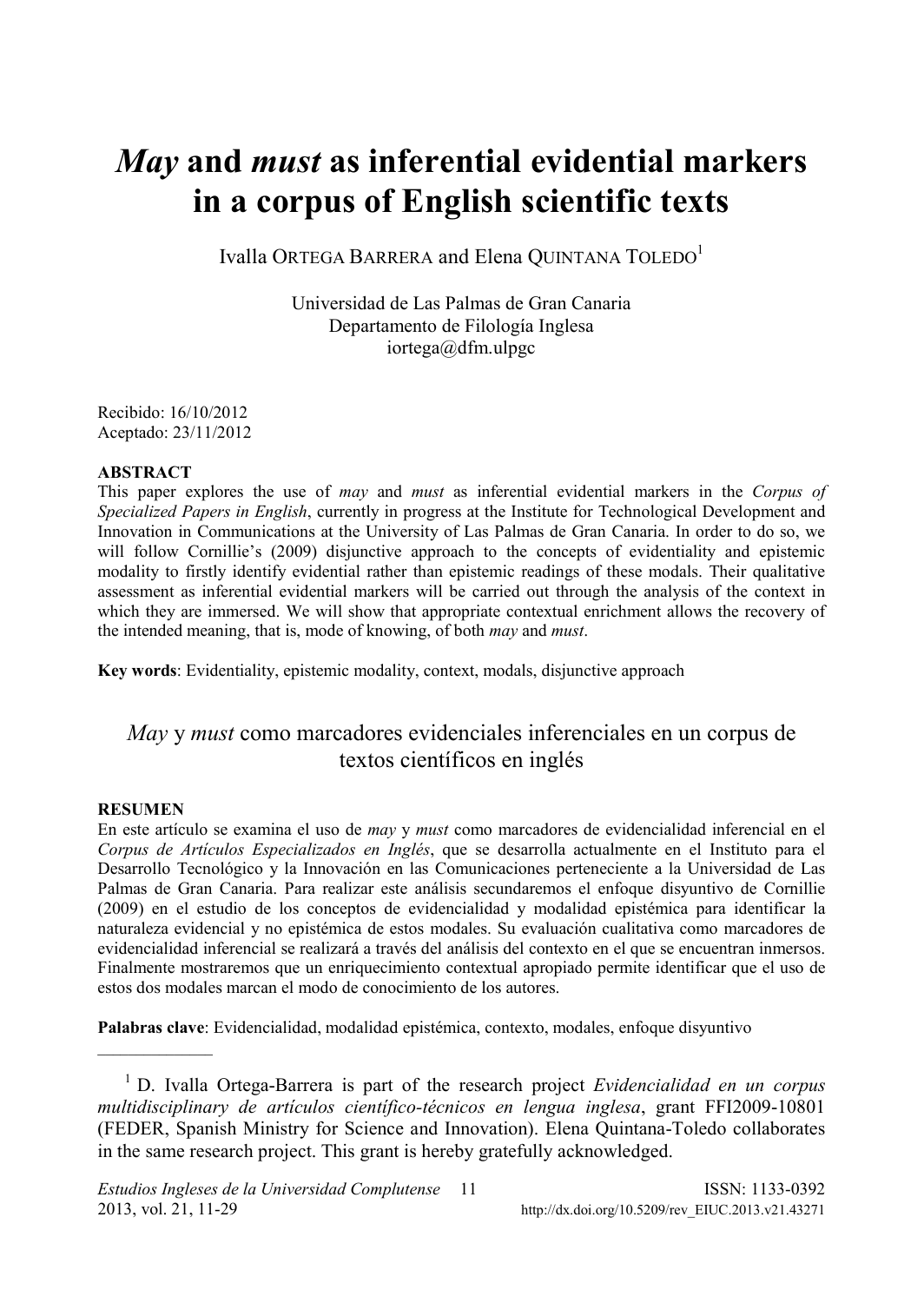SUMMARY: 1. Introduction. 2. Corpus description. 3. Evidentiality and modality. 3.1. Epistemic and deontic may and must. 3.2. Classification of evidential values. 4. Analysis of may and must as inferential evidential markers. 4.1. Inferential evidential must. 4.2. Inferential evidential may. 5. Conclusion.

#### 1. INTRODUCTION

The main purpose of this paper is the study of the use of the modal verbs *may* and must as inferential evidential markers in a corpus of English scientific texts. We will show that both modal verbs are used as inferential evidential markers in the introduction and conclusion sections of English research papers by examining the context in which they occur.

In the modal logic tradition, the semantics of *may* expresses dynamic possibility, deontic permission and epistemic possibility (Palmer 1990). Van der Auwera refers to may as an indicator of indeterminacy since it expresses what is "neither T[rue] nor F[alse] but also either T[rue] or F[alse]" (Van der Auwera 1986: 1068). As for must, some of the meanings attached to it are logical conclusion, necessity and obligation (Klinge 1993: 351).

Evidentiality is a functional category that can be understood in a narrow sense as the linguistic coding of the speaker's source of knowledge (Givón 1982; Bybee 1985; Chafe 1986; Mithun 1986; Willet 1988; Mayer 1990). In a broad sense, it does not only refer to the speaker's source of knowledge but also to the degree of certainty as for the proposition expressed (Givón 1982; Chafe 1986; Palmer 1986; Mayer 1990). This broad concept has led to the association of the notions of evidentiality and epistemic modality. The relationship between the two may be approached from different perspectives: some scholars base their research on the idea that evidentiality and epistemic modality are distinct categories (De Haan 1999; Nuyts 2001; Aikhenvald 2004; Cornillie 2009). Others take one of the two notions to be embedded within the other, that is, evidentiality within epistemic modality (Palmer 1986; Willet 1988), or epistemic modality within evidentiality (Papafragou 2000; Ifantidou 2001). Another angle from which this issue can be discussed is that of overlap (Van der Auwera and Plungian 1998; Palmer 2001).

The present paper will follow a disjunctive view as proposed by Cornillie (2009) and so we will consider them as conceptually different categories. Even though this view does not exclude the possibility that modals may present both evidential and epistemic readings, we will concentrate on the former to show that the modal verbs *may* and *must* are indicators of mode of knowing and that knowledge has been acquired inferentially.

The paper is organised as follows: Section 2 offers the description of the corpus of study. Section 3 contains a brief account of evidentiality with special focus on its relationship with modality. Section 4 deals with the analysis and discussion of  $may$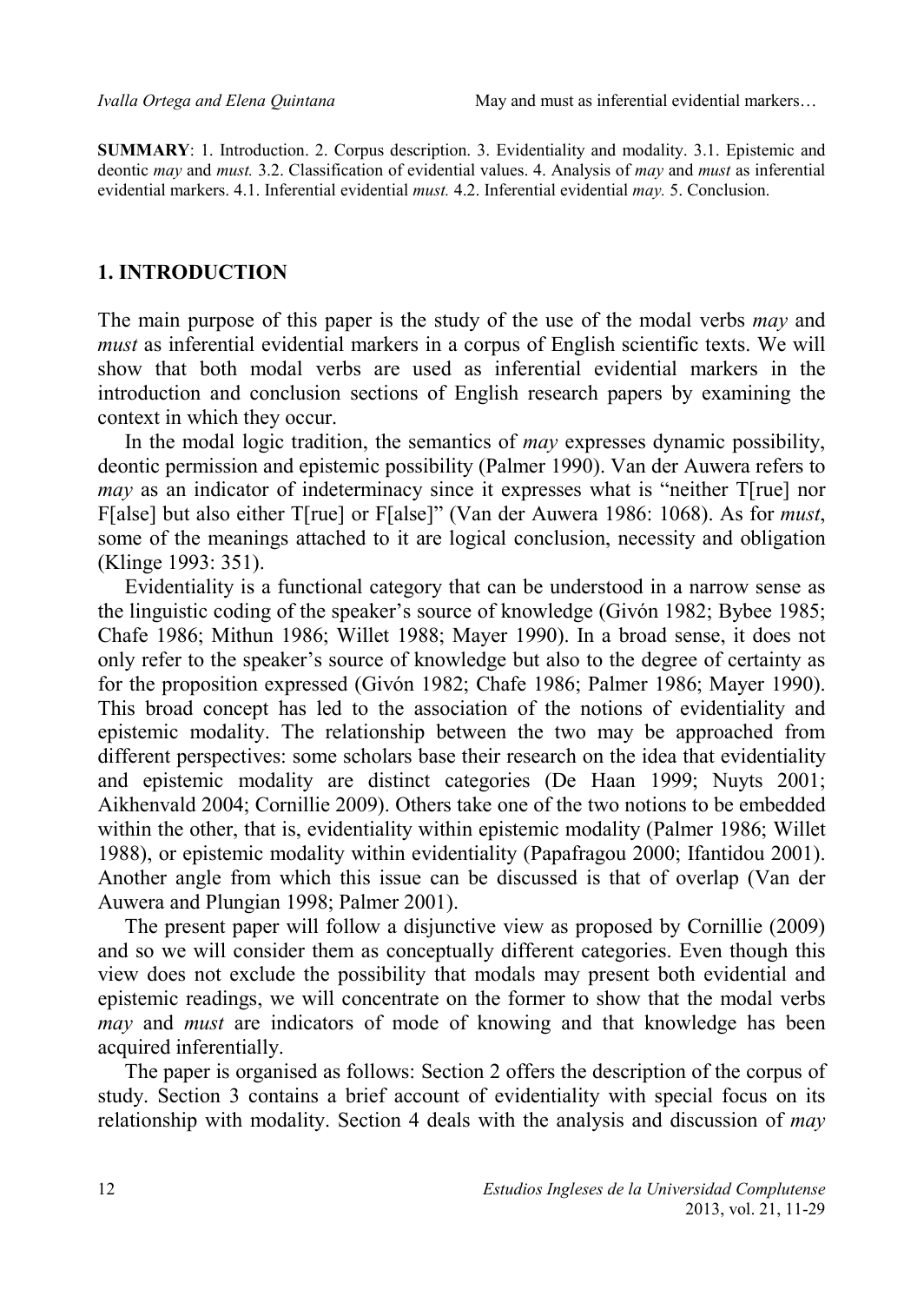and *must* as inferential evidential markers. The last section presents the findings and conclusions drawn from the present study.

#### 2. CORPUS DESCRIPTION

The data analysed to carry out this study has been excerpted from the Corpus of Specialized Papers in English. This corpus is part of a larger research project, Evidentiality in a Multidisciplinary Corpus of Research Papers in English, currently in progress at the Institute for Technological Development and Innovation in Communications at the University of Las Palmas de Gran Canaria.

The corpus contains research papers from 1998 to 2008 and covers three register domains, namely computing, law and medicine. They have been randomly selected from several databases of scientific journals, which include ACM Computing Surveys, IEEE Transactions on Graphics, International Journal of Computer Vision, Air & Space Law, American Journal of Criminal Law, Business Law Review, Academic Emergency Medicine, Aesthetic Plastic Surgery and Basic Applied Myology, among others.

In an attempt to analyse the use of *may* and *must* as inferential evidential markers, we have selected thirty papers per register domain (law, medicine and computing) belonging to journals with a high impact factor from the *Corpus of Specialized* Papers in English (they can be found in the appendix). Thus, we have taken into account sociological characteristics to select the articles for our study; for instance, these have to be written in English and at least one of their authors must be a native speaker of the language. All these features would allow for a unified account of the findings.

To carry out this study, we have focused on the introductory and concluding sections because it is in these sections where we find different rhetorical functions. In the first one, the authors present their research, give the theoretical framework, define the study and justify it; in the second one, the authors justify and stress the importance of their first statement; they explain it, discuss it and generalise it.

Introductions and conclusions in research articles have been assessed in terms of moves, that is, the parts which accomplish specific rhetorical functions within the whole structure of the section. Swales' (1990: 141) Create A Research Space (CARS) model, outlined in Table 1, has been the most widely used for the assessment of introductory sections. It has been taken as the starting point in the analysis of introductions of research articles belonging to varied disciplines such as electronic engineering (Cooper 1985), social science (Crookes 1986), medicine (Ngozi-Nwogu 1997), software engineering (Anthony 1999), computer engineering (Posteguillo 1999) or environmental science (Samraj 2002), to mention just a few.

Although these works evince that the structural organisation of introductions show disciplinary variation, the pattern identified in Swales' model "is frequently found in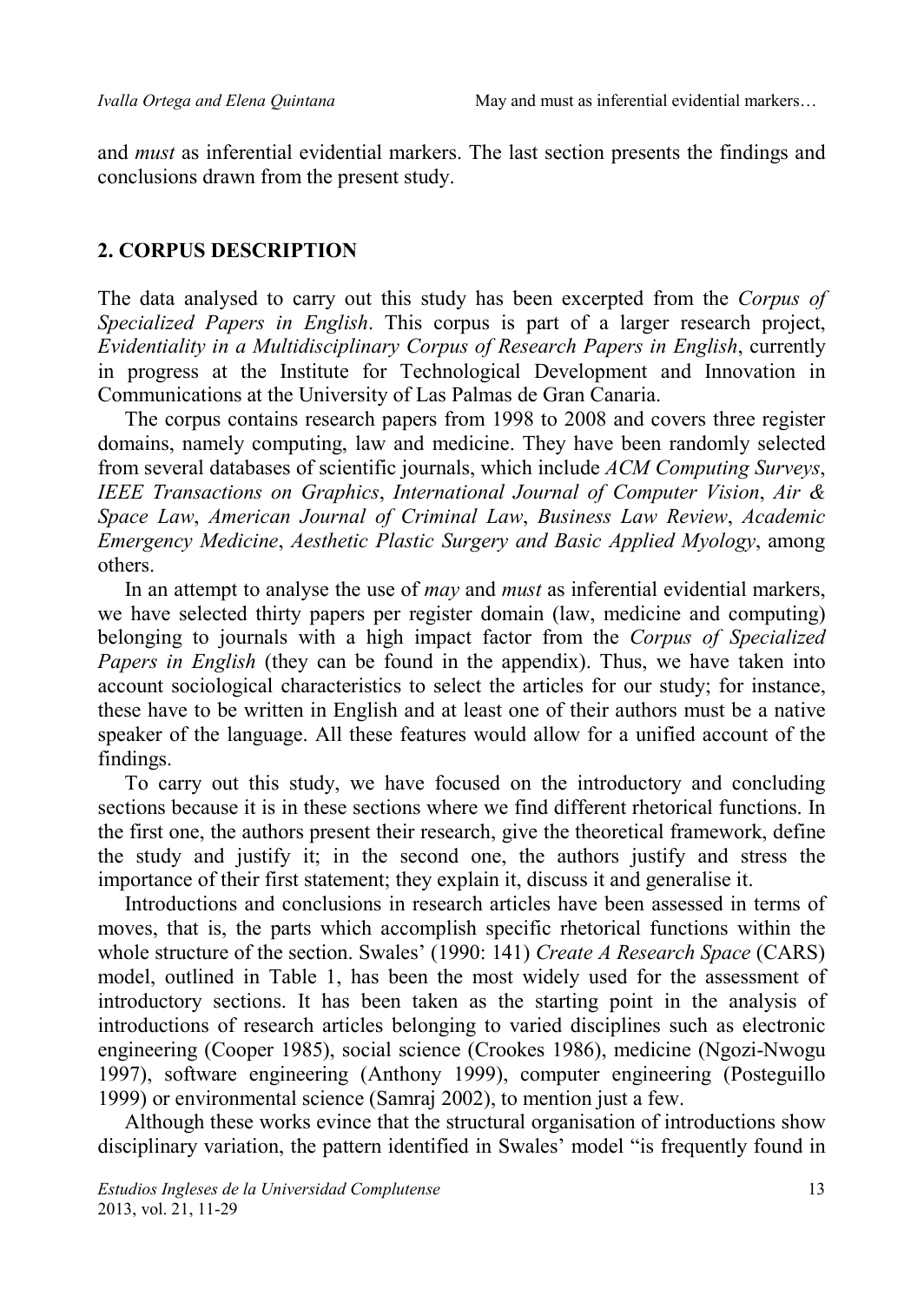more or less its pure form in many disciplines" (Dudley-Evans 2000: 6). In Table 1 we present the moves in the introductions of research articles according to the CARS model:

| Move                     |                                                                                   |  |  |  |  |
|--------------------------|-----------------------------------------------------------------------------------|--|--|--|--|
| Establishing a territory | Step 1 Claiming centrality and/or<br>Step 2 Making topic generalization(s) and/or |  |  |  |  |
|                          | Step 3 Reviewing ítems of previous research                                       |  |  |  |  |
| Establishing a niche     | Step 1A Counter claiming or                                                       |  |  |  |  |
|                          | Step 1B Indicating a gap or                                                       |  |  |  |  |
|                          | Step 1C Question-raising or                                                       |  |  |  |  |
|                          | Step 1D Continuing a tradition                                                    |  |  |  |  |
| Occupying the niche      | Step 1A Outlining purposes or                                                     |  |  |  |  |
|                          | Step 1B Announcing present research                                               |  |  |  |  |
|                          | Step 2 Announcing principal findings                                              |  |  |  |  |
|                          | Step 3 Indicating RA structure                                                    |  |  |  |  |

Table 1. Moves in the introductions of research articles according to the CARS model (Swales 1990: 141).

As for conclusions, these are not always treated as independent sections within the whole structure of the research article, but as embedded within the discussion section where they occupy a closing position (Dudley-Evans 1986, 1994). We have encountered this in some of the articles analysed, mainly in those belonging to the medical register, so in these cases we have carefully read the discussion sections so as to identify those paragraphs aimed at providing some sort of conclusion, i.e. summary of results and claims as well as recommendations for future research.

Computing and legal texts, in contrast, tend to separate the discussion and conclusion sections. Some research has been conducted on the independent status of conclusions, for instance in Ruiying and Allison (2003), whose proposal for the structure of this stage in applied linguistics articles is shown in Table 2. Texts in our corpus generally present the moves and steps identified by these authors, except for the drawing of pedagogic implications.

| Move                     |                                                                                       |  |  |  |  |
|--------------------------|---------------------------------------------------------------------------------------|--|--|--|--|
| Summarising the study    |                                                                                       |  |  |  |  |
| Evaluating the study     | Indicating significance/advantage<br>Indicating limitations<br>Evaluating methodology |  |  |  |  |
| Deductions from research | Recommending further research<br>Drawing pedagogic implication                        |  |  |  |  |

Table 2. Moves in the conclusions of research articles (Ruiying & Allison 2003: 379).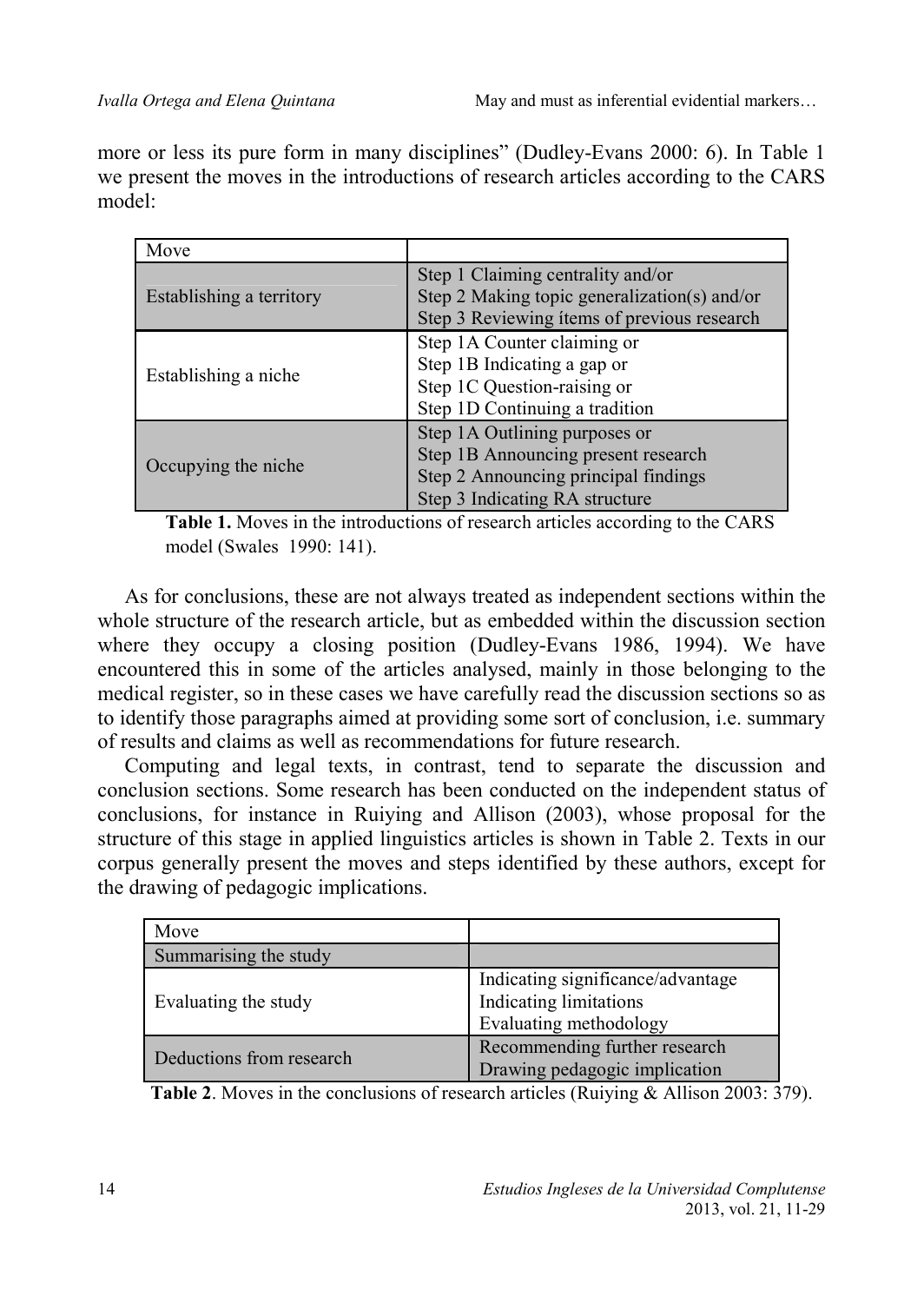All in all, variation across disciplines in the structural organisation of research articles does not seem to be the result of authorial choice. It is importantly determined by the discipline itself as well as by the guidelines imposed by the editorial committee of the journal they are published in.

The methodology followed to accomplish this study combines computer analysis for the initial detection of the modals under survey with manual analysis for the identification of their inferential evidential value. As already stated, we have also read carefully the discussion sections of medical texts to identify those paragraphs where authors indicate potential conclusions for the paper. We have used the Online Interface for Corpus Management (OnICoMt) in order to make the computerised searches. OnICoMt is an information retrieval tool that the research group Tecnologías Emergentes aplicadas a la Lengua y la Literatura at the University of Las Palmas de Gran Canaria has designed and implemented to accompany the corpus.

## 3. EVIDENTIALITY AND MODALITY

Evidentiality may be generally defined as the linguistic coding of the speaker's source of knowledge. Formal treatments of evidentiality tend to associate it with epistemic modality, even though they are conceptually different (Dendale and Tasmowski 2001; McCready and Ogata 2007; Cornillie 2009), since the former refers to mode of knowing and the latter is related to the degree of speaker's commitment towards propositional content. The relationship between evidentiality and epistemic modality has been addressed from three different perspectives, namely, inclusion, overlap and disjunction (Dendale and Tasmowski 2001).

The inclusive approach takes either of the two notions as a subdomain of the other, and so the term evidentiality does not only refer to the speaker's source of knowledge but also to the degree of reliability of that knowledge. Palmer (1986) endorses the view that evidentiality is subsumed under the epistemic modal system and considers evidential markers as indicators of the speaker's commitment to the truth of the proposition expressed. He defines the notion of epistemicity as follows:

the term 'epistemic' should apply not simply to modal systems that basically involve the notions of possibility and necessity, but to any modal that indicates the degree of commitment by the speaker to what he says. In particular, it should include evidentials such as 'hearsay' or 'report' (the quotative) or the evidence of the senses (Palmer 1986: 51).

On the same line, Aijmer (1980) associates epistemicity with the expression of both evidence and certainty in the following terms: "Epistemic quantifiers are expressions which say something about the speaker's evidence and degree of certainty" (Aijmer 1980: 11). Dendale and Tasmowski (2001) point out that inclusive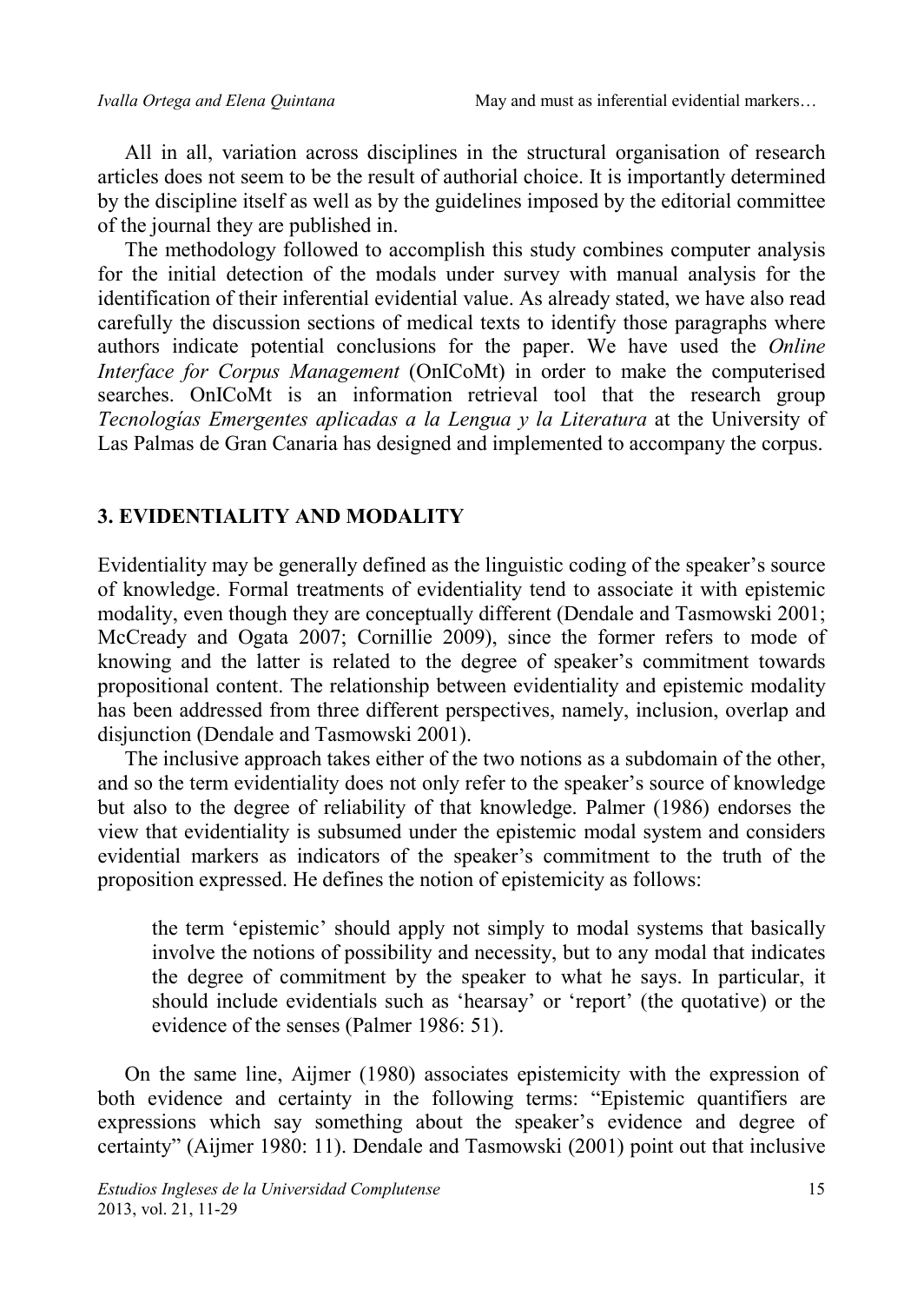approaches of this type are often motivated by the idea that indicating source of knowledge is an indirect way of conveying epistemic attitude.

Van der Auwera and Plungian (1998), on their part, advocate for an overlapping approach. They take epistemic modality as "a domain where evidential and modal values overlap [...] where the probability of P is evaluated" (Plungian 2001: 354). Their definition of evidentiality is related to "the indication of the source or kind of evidence speakers have for their statements" (Van der Auwera and Plungian 1998: 85). Relying on the semantic mapping theory, they consider that the category of epistemic modality includes two meaning regions: (i) epistemic possibility, i.e. uncertainty, and (ii) epistemic necessity, i.e. certainty and a relatively high degree of probability. The meaning regions covered by the evidential category are direct, i.e. visual, auditory and unspecified, and indirect, i.e. reportatives, inferential and unspecified. Their proposal equates inferential evidential readings with epistemic necessity (Van der Auwera and Plungian 1998: 85; cf. Boye 2010).

Carretero (2004) also deals with the relationship between evidentiality and epistemic modality from an overlapping perspective. She emphasises the existence of a continuum from evidentiality to epistemicity so that a given expression will fall towards one point or another of the continuum "depending on the commitment to the truth of the utterance which they encode or implicate" (Carretero 2004: 27-28).

Finally, Cornillie (2009) adopts a disjunctive standpoint in which evidentiality and epistemic modality are considered as entirely distinct categories. He posits that the expression of mode of knowing does not necessarily correlate with the expression of epistemic speaker commitment. Drawing on Nuyts' definition of epistemic modality, that is, "an evaluation of the chances that a certain hypothetical state of affairs under consideration (or some aspect of it) will occur, is occurring or has occurred in a possible world" (Nuyts 2001: 21), he suggests taking evidentiality as "the reasoning processes that lead to a proposition" and epistemic modality as the evaluation of "the likelihood that this proposition is true" (Cornillie 2009: 46-47). This framework allows for the occurrence of multiple readings of a single expression which, as we will see later, happens to be frequent in the case of modals.

As far as modals are concerned, Palmer (1986: 21-23) defines modality in contrast to mood as a linguistic phenomenon associated with the use of several linguistic features among which modals occupy a prominent place. Mood, however, is a category that is typically morphologically realised. Traditionally, modals may encode epistemic or deontic meanings. The former are expressed by those linguistic items that indicate the degree of speaker's certainty in the truth of the underlying proposition and the latter are expressed by those linguistic items that indicate obligation and permission (De Haan 2006).

Aikhenvald (2004) notes that modals cannot always be easily assigned to the realm of evidentiality or modality in their purest sense; sometimes it is difficult to decide whether a given modal expresses assumption or inference, or epistemicity (Aikhenvald 2004: 150-151). In any case, context is a determining factor for the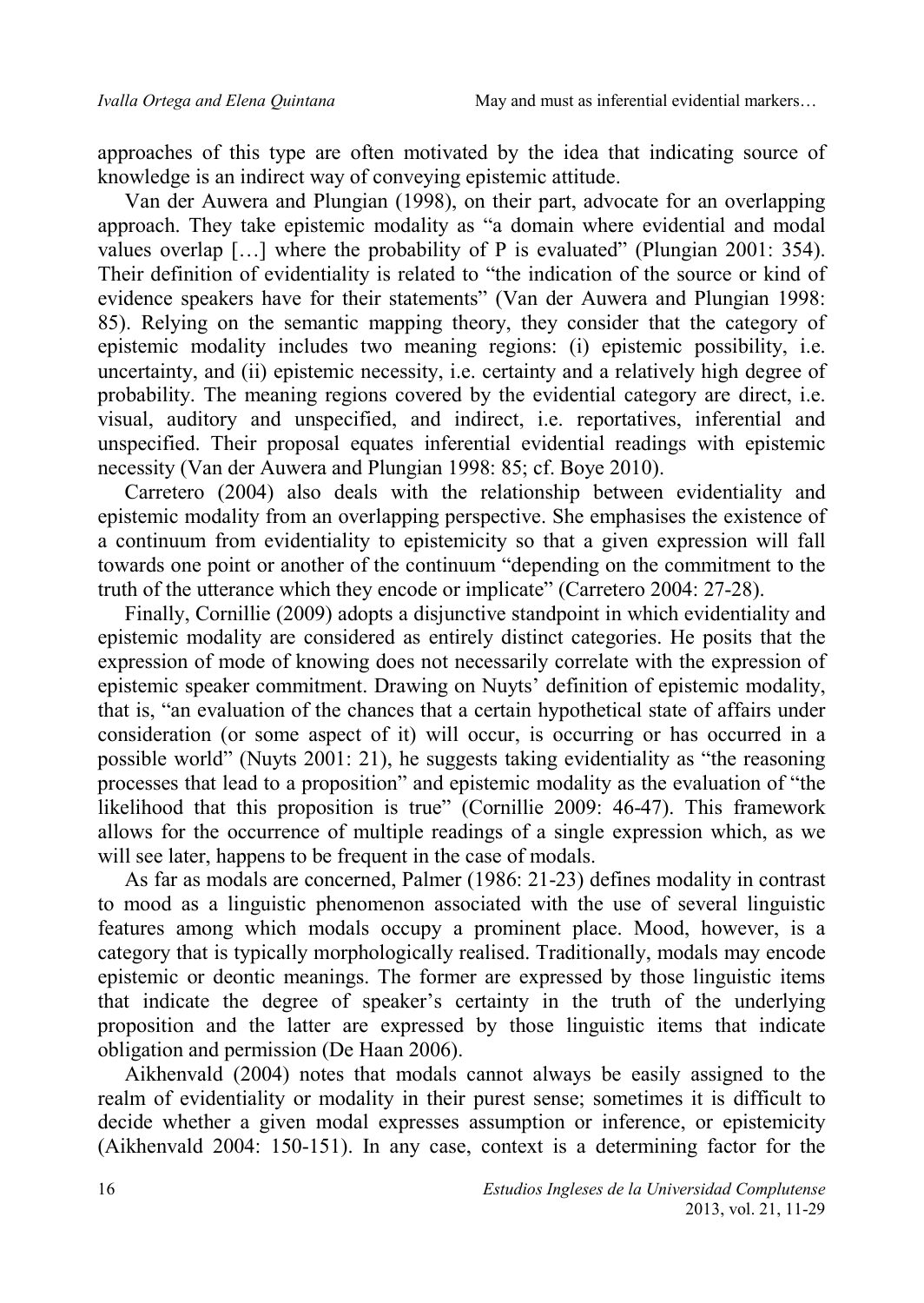identification of evidential markers and so we will address the interpretation of inferential evidential uses of *may* and *must* by studying the context in which they appear and its possible influence in the modal verb.

# 3.1. EPISTEMIC AND DEONTIC MAY AND MUST

Modality is concerned with the codification of the speaker's attitude towards "the proposition that the sentence expresses" (Lyons 1977: 452) or, in other words, with the "speaker's assessment of, or attitude towards, the potentiality of a state of affairs" (Radden and Dirven 2007: 234). Modal verbs may express more than one type of modality. As will be apparent from the analysis in section 4 below, may and must may express evidential meanings. However, these modals may also express other types of modal meanings, mainly epistemic and deontic. Let us consider (1) to (3) for illustration:

- (1) I may be wrong... I don't know
- (2) You may leave now
- (3) You must be in bed by ten o'clock

Example (1) contains an epistemic use of  $may$ , and so the modal stands as an indicator of the speaker's assessment of the probability of the proposition in terms of possibility. His/her uncertainty in the actualisation of the proposition is further reinforced by the occurrence of I don't know which emphasises the speaker's lack of confidence in its truth. Examples (2) and (3), on their part, present deontic uses of the modals. Deontic modality is involved when the speaker "intervene[s] in the speech event by laying obligations or giving permission" (Downing and Locke 1992: 382). The deontic source coincides with the speaker in both cases: in (2) the speaker is granting the hearer permission to leave the place where they both are; in (3) the speaker is laying an obligation upon the hearer.

# 3.2. CLASSIFICATION OF EVIDENTIAL VALUES

Evidential markers have been traditionally classified into direct and indirect depending on the specific way the speaker has been led to some knowledge; for instance, s/he may have witnessed a given event, s/he may have been told by someone else or s/he may have deduced it on the basis of some evidence at her/his disposal. Aikhenvald divides evidentials in six categories, namely, (i) visual, (ii) non-visual, (iii) inferential, (iv) assumptive, (v) hearsay and (vi) quotative (Aikhenvald 2004:  $63-$ 64). Visual and non-visual evidential markers are those which indicate that the information has been acquired through the senses, mostly seeing and hearing, but also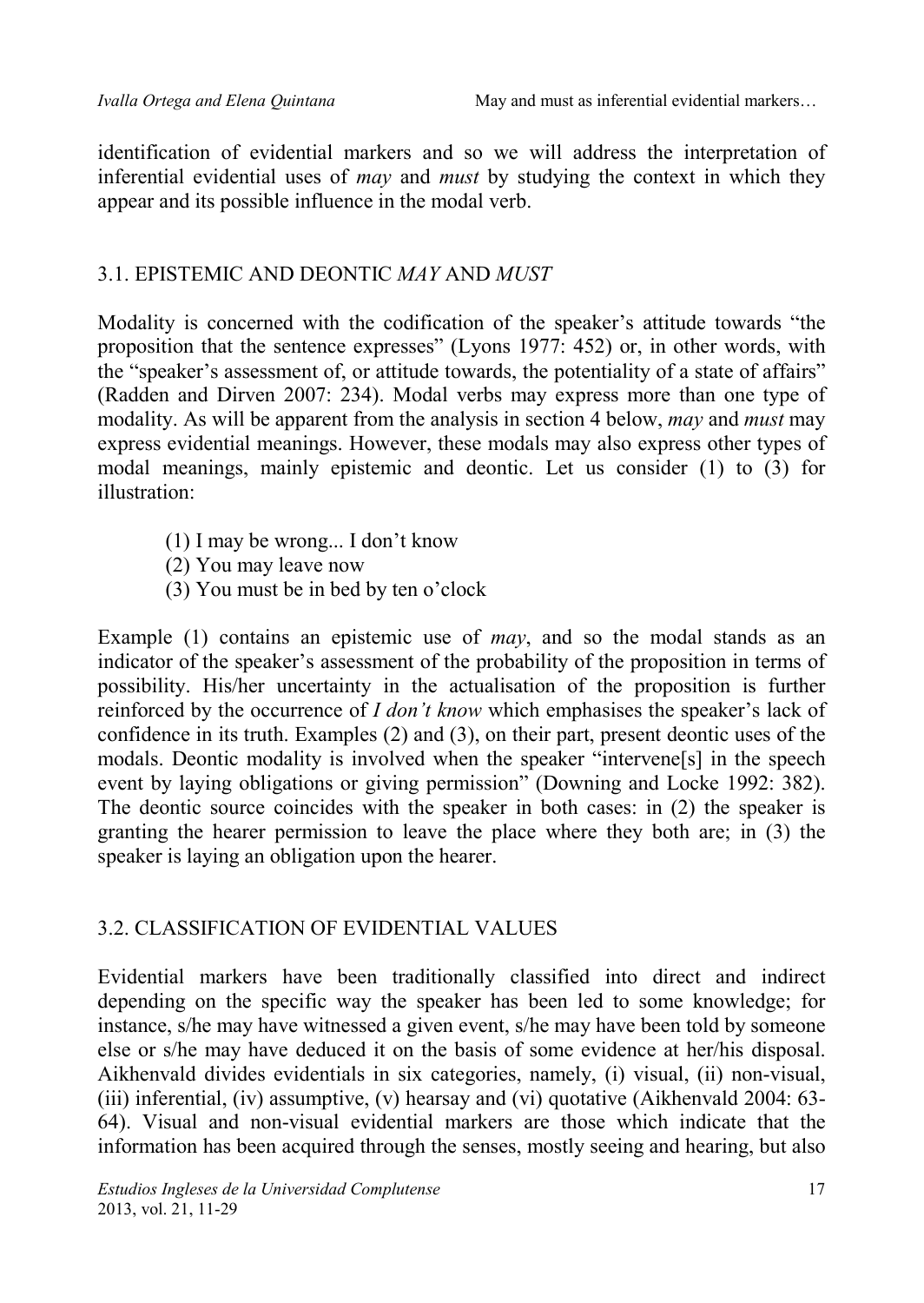smell, taste and touch. Inferential evidentials point at the information being acquired on the basis of deduction made through evidence (visible or tangible), or result. Alonso-Almeida and Lareo (forthcoming), commenting on Van der Auwera and Plungian (1998: 85-86), write that they "describe inferences as the result of an event in which strong epistemic necessity allows deductions in the light of certain evidences". Assumptive evidentials show that information has been acquired through general knowledge and assumptions as well as logical reasoning. Hearsay and quotative evidentials are used when the information has been reported with no reference and with reference to those reporting it, respectively.

Aikhenvald's classification does not really seem to be satisfactory because of the inclusion of logical reasoning within the assumptive category: any process of logical reasoning relies on the individual's inferential abilities at some point or another in which case information acquired by logical reasoning should be considered within the inferential evidential category. Plungian's (2001) typology of evidentials, however, seems to provide a clearer classification of evidential values. Partially following Willett's (1988) classification, he proposes a basic distinction between direct evidence and indirect evidence. While the former can be visual, sensoric and endophoric, the latter can be reflected and mediated. They all mark the relationship between some knowledge and the subject as follows:

Direct evidence (including direct access to P)

Visual: "P, and I see/saw P".

Sensoric: "P, and I perceive(d) P" [P may be heard, smelled, tasted, etc.]. Endophoric: "P, and I feel (felt) P" [P is the speaker's inner state, cf. I am hungry, I want to sleep, I know the answer, etc.].

Reflected evidence (including direct access to some situation Q related to P)

Synchronous inference: "P, because I can observe some sings of P" [P at T0]; cf. He must be hungry (because he shows signs of it, etc.).

Retrospective inference: "P, because I can observe some traces of P" [P before T0]; cf. *He must have slept there* (because we see his untidy bed, etc.).

Reasoning: "P, because I know Q, and I know that Q entails P"; cf. Today there must be a fair in Salzburg (because I know the routines of this region, etc.).

Mediated evidence (including neither direct nor reflected access to P) Quotative: "P, because I was told that P"; cf. They said he's leaving; He is said to have left, etc. (Plungian 2001: 354).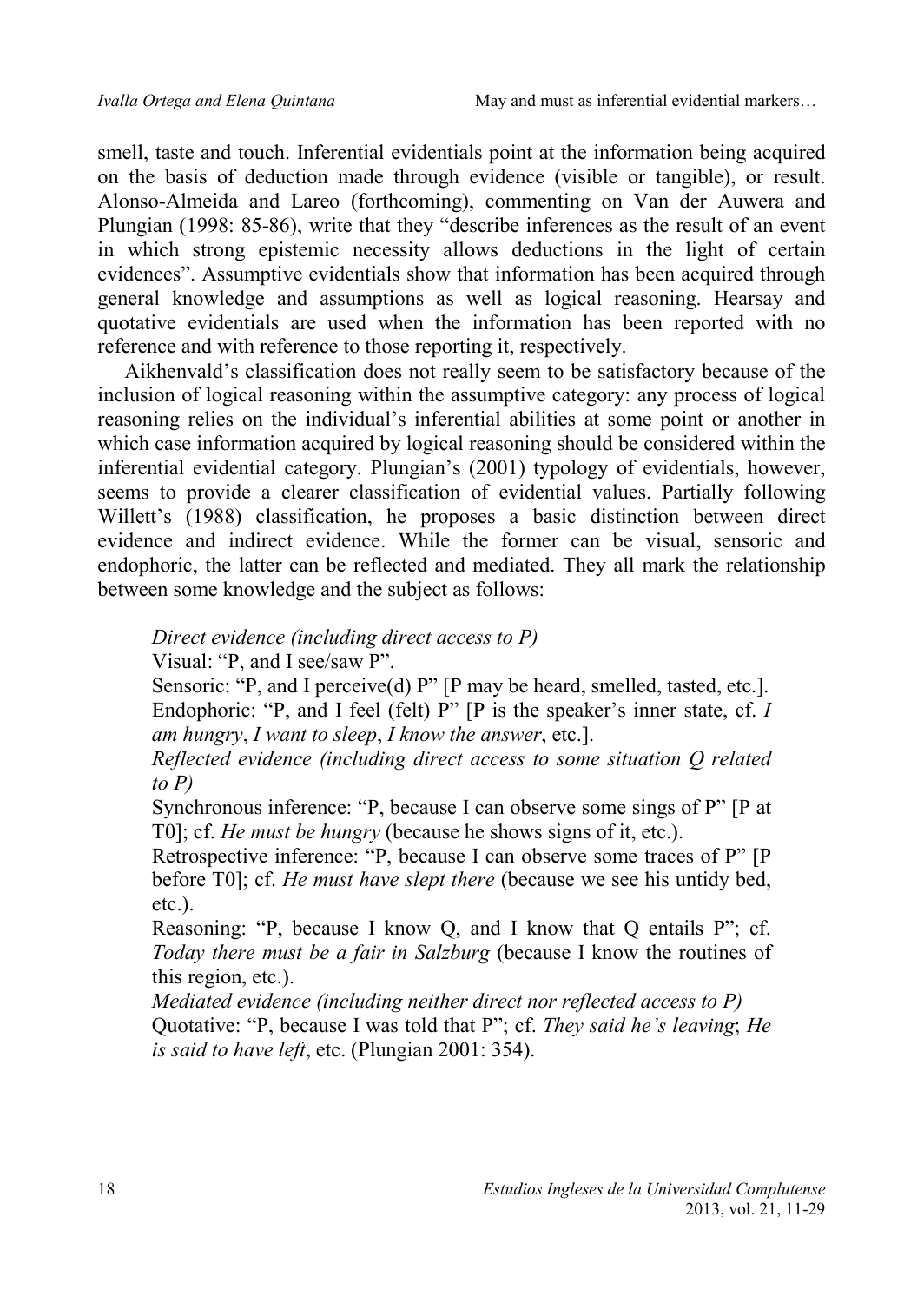# 4. ANALYSIS OF MAY AND MUST AS INFERENTIAL EVIDENTIAL **MARKERS**

In this section we will focus on the methodology followed to perform our analysis and on the research itself. We have firstly made an electronic search of the items *may* and must using OnICoMt so as to detect the occurrence of all instances. We have filtered out results by genre sections in order to retrieve those instances present in the introductory and concluding sections of the research papers. We have added the data from the concluding paragraphs of the discussion sections of the medical texts. The results have been tagged manually as epistemic, deontic or evidential. The total amount of words analysed is c. 50000, but data have been normalised per ten thousand words because of the varying lengths of texts, that is, since not all the texts have the same total amount of words, we have divided the results obtained per ten thousand words to obtain a normal distribution so as to make results comparable. Figure 1 and tables 3 and 4 show the distribution of the different interpretations of *may* and *must* in the introduction and conclusion sections of the scientific papers in our corpus:



Figure 1. Distribution of interpretations of *may* and *must* in the introductory and concluding sections.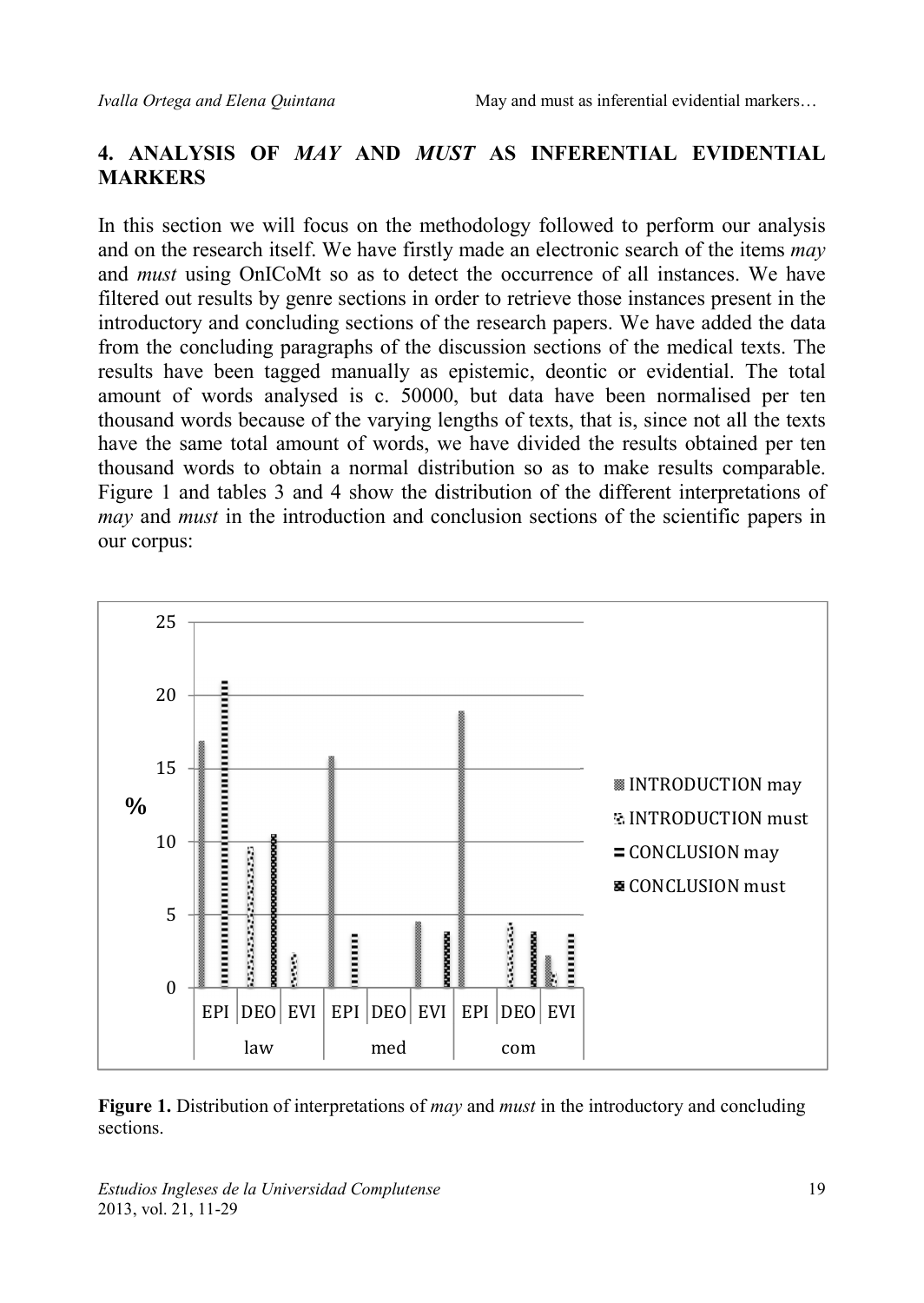|                     |      | law      |            |                | med      |            |                | com            |            |                |
|---------------------|------|----------|------------|----------------|----------|------------|----------------|----------------|------------|----------------|
|                     |      | EPI      | DEO        | <b>EVI</b>     | EPI      | DEO        | <b>EVI</b>     | EPI            | <b>DEO</b> | <b>EVI</b>     |
| <b>INTRODUCTION</b> | may  | 16.9     | $\theta$   | $\theta$       | 15.9     | $\theta$   | 4.5            | 18.9           | $\theta$   | 2.2            |
|                     | must | $\theta$ | 9.7        | 2.4            | $\theta$ | $\theta$   | $\overline{0}$ | $\theta$       | 4.4        | 1.1            |
|                     |      | law      |            | med            |          |            | com            |                |            |                |
|                     |      | EPI      | <b>DEO</b> | <b>EVI</b>     | EPI      | <b>DEO</b> | <b>EVI</b>     | EPI            | <b>DEO</b> | <b>EVI</b>     |
| <b>CONCLUSION</b>   | may  | 21       | $\theta$   | $\theta$       | 3.8      | $\theta$   | $\overline{0}$ | $\theta$       | $\theta$   | 3.8            |
|                     | must | $\theta$ | 10.5       | $\overline{0}$ | $\theta$ | $\theta$   | 3.8            | $\overline{0}$ | 3.8        | $\overline{0}$ |

Table 3. Raw frequencies of *may* and *must* in the corpus analysed

|                     |      | law            |                |              | med      |            |                | com      |                |              |
|---------------------|------|----------------|----------------|--------------|----------|------------|----------------|----------|----------------|--------------|
|                     |      |                |                |              |          |            |                |          |                |              |
|                     |      | <b>EPI</b>     | <b>DEO</b>     | <b>EVI</b>   | EPI      | <b>DEO</b> | <b>EVI</b>     | EPI      | <b>DEO</b>     | <b>EVI</b>   |
| <b>INTRODUCTION</b> | may  | $\overline{7}$ | $\theta$       | $\theta$     | 7        | $\theta$   | $\overline{2}$ | 17       | $\mathbf{0}$   | 2            |
|                     | must | $\theta$       | $\overline{4}$ | $\mathbf{1}$ | $\theta$ | $\theta$   | $\Omega$       | $\Omega$ | $\overline{4}$ | $\mathbf{1}$ |
|                     |      |                | law            |              |          | med        |                | com      |                |              |
|                     |      | EPI            | <b>DEO</b>     | <b>EVI</b>   | EPI      | <b>DEO</b> | <b>EVI</b>     | EPI      | <b>DEO</b>     | <b>EVI</b>   |
| <b>CONCLUSION</b>   | may  | 6              | $\theta$       | $\theta$     | 1        | $\theta$   | $\theta$       | $\theta$ | $\theta$       | $\mathbf{1}$ |
|                     | must | $\theta$       | 3              | $\theta$     | $\theta$ | $\theta$   |                | $\theta$ | 1              | $\mathbf{0}$ |

Table 4. Percentages of may and must (normalised data)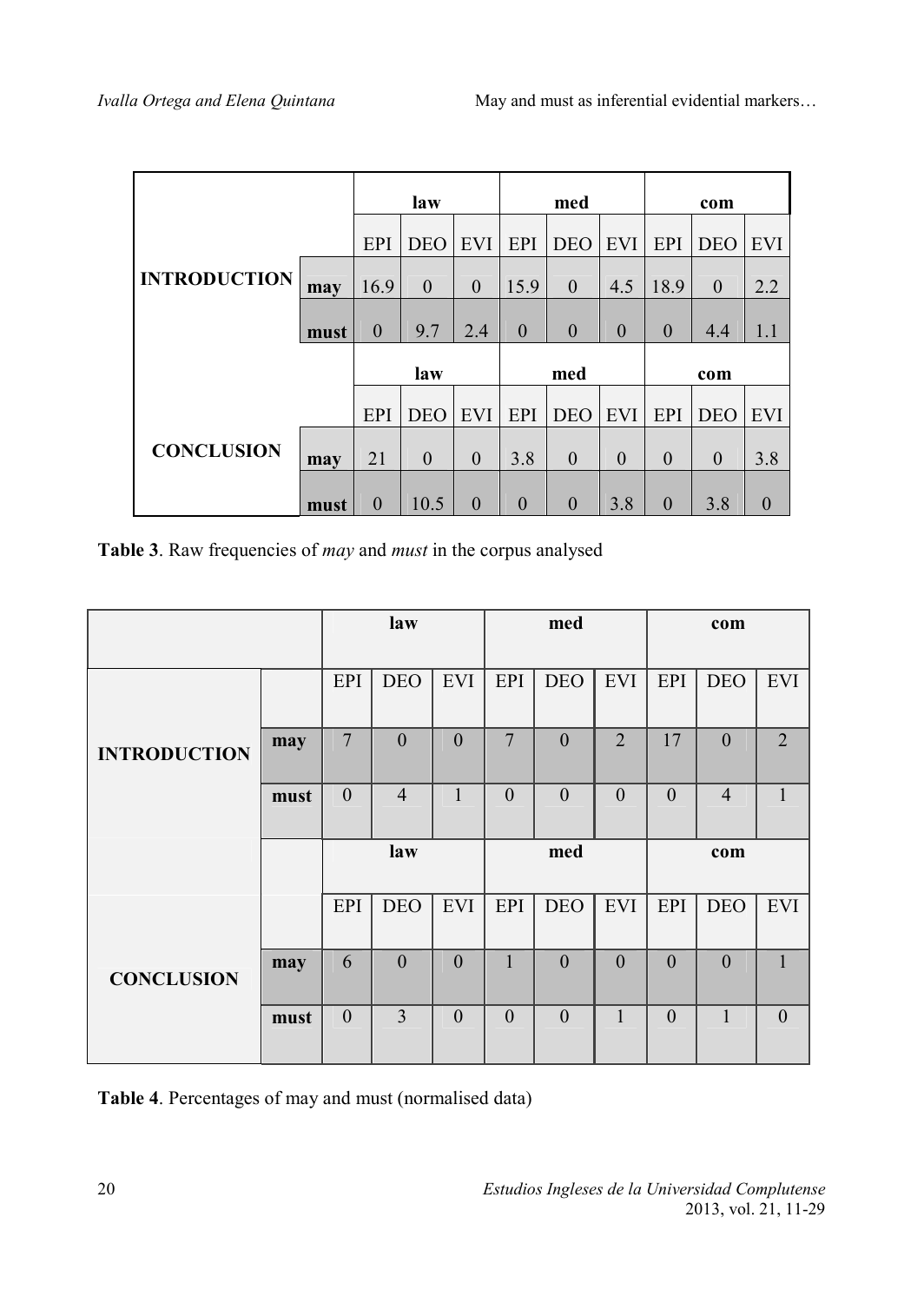The results shown in Figure 1 reveal that there are no significant differences in epistemic uses of *may* in the introduction sections depending on the register domain accounting for 18.9% in computing texts, followed by 16.9% in legal texts and 15.9% in medical texts. In most of the instances, epistemic may indicates possibility and so they can be paraphrased by "it is possible that" (Palmer 1990: 41). Generic considerations may motivate this sort of interpretation: introductions are generally aimed at stating the authors' attempt to solve a problem which, at such an early stage, tends to be done in terms of tentative possibility. The use of epistemic may in this section can be also taken as a mitigating device by means of which writers soften their positions so as to avoid imposing their views on their audience.

As for the expression of epistemicity in conclusions, the epistemic uses of *may* are predominant in the conclusion sections of legal texts. Its occurrence in the legal register accounts for 21% of the cases, followed by 3.8% in medical texts. The conclusions of computing texts do not contain epistemic uses of may. When compared to introductory sections, conclusions present lower frequencies of epistemic may. This is possibly due to the fact that conclusions, being the closing section of the research article, contain the solutions for the problems initially stated by the writers. In this final stage, solutions are likely to be presented either as feasible or infeasible on the basis of the empirical procedures which have been accounted for in the body of the article, allowing for lower levels of mitigation.

The expression of deonticity as shown by the use of *must* differs across registers: legal texts contain a noticeable number of instances of deontic must in introductions with a percentage of 9.7, followed by 4.4% in computing texts. The introductions of medical texts, on their part, are entirely lacking in deontic must. As for the conclusions, legal and computing texts present different levels of deonticity with percentages of 10.5 and 3.8, respectively. Higher levels of deonticity as found in legal texts are associated with the restrictions imposed by laws so that these uses of *must* tend to reveal legal obligations. Similar to what happens with their introductions, the conclusions of medical texts do not contain deontic uses of must. We contend that, in principle, writers keep to a minimum the expression of deonticity in the introductory sections of medical research articles as a way of avoiding to impose their ideas on the members of their discourse community. Although we have not registered the presence of deontic must in the conclusions of the medical research papers, it has been noted that the expression of deonticity in the conclusions of this type of articles does not appear to be associated with prescriptive attitudes since this genre is aimed at "present[ing] new knowledge rather than direct rules of action" (Vihla 1999: 22).

Finally, some evidential uses of modals have been attested in our corpus. Evidential must occurs in the introductions of legal texts in 2.4% of the cases and in the same section of computing texts in 1.1% of the cases. In conclusions, it has been only registered in medical texts in  $3.8\%$  of the cases. As for evidential *may*, the highest occurrence has been found in the introductions of medical texts in 4.5% of the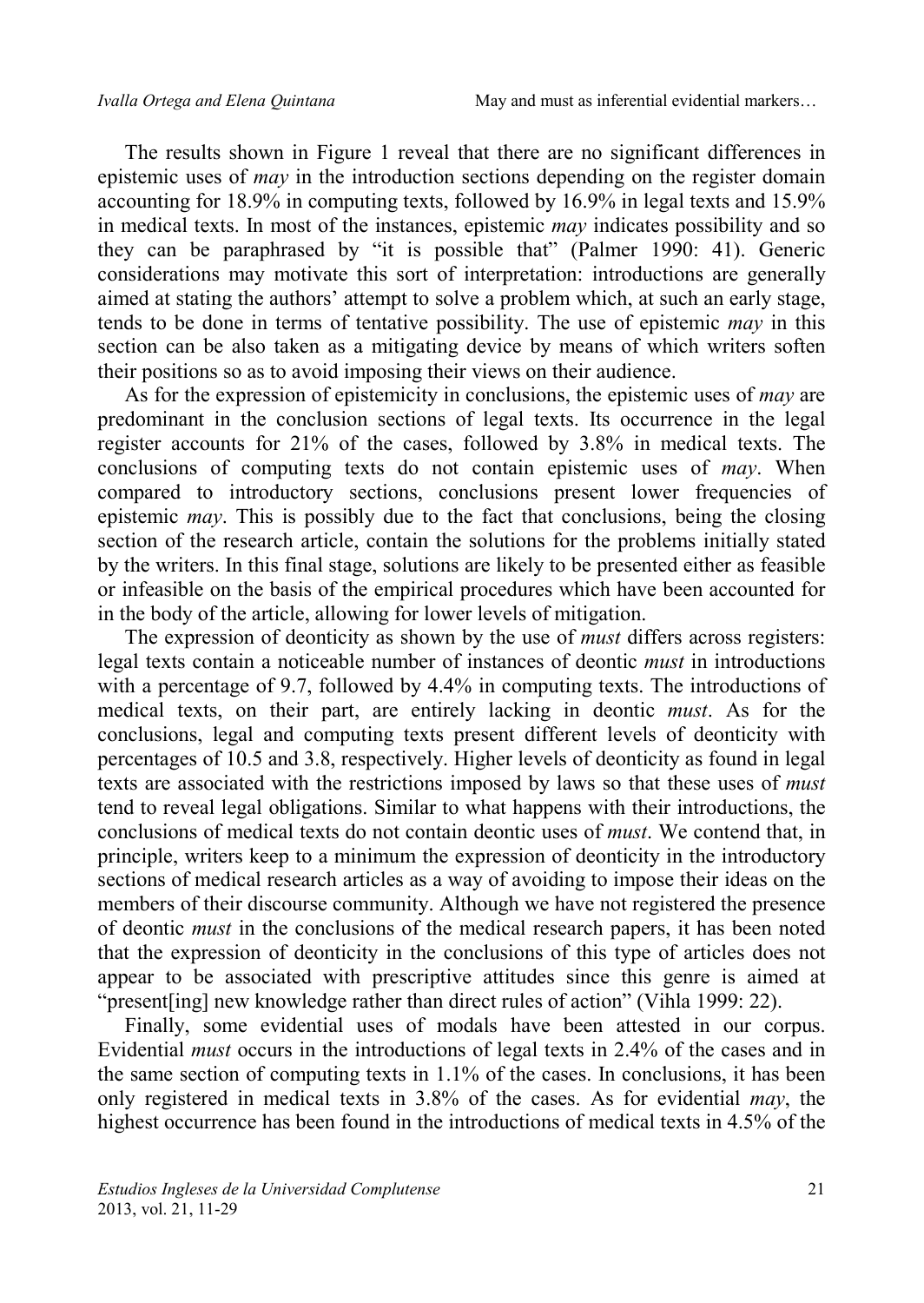cases, followed by 3.8% in the conclusions of computing texts and 2.2% in the introductions of the articles of the same register.

## 4.1. INFERENTIAL EVIDENTIAL MUST

Must can convey meanings related to the performance of inferential processes by means of which individuals are led to some knowledge (Plungian 2001; Squartini 2008; Cornillie 2009). Even though scarce, evidential interpretations of this modal have been attested in our corpus. Let us consider the following example:

(4) Conversion to fixed-point representation and the resulting quantization effects has to be addressed. A forward pass through the sonar emulator neural network requires approximately 92000 multiply–accumulate operations. The FPGAs used in the SRC-6e can each perform 144 18-b multiplications in parallel [25]. The neural network must be mapped to this architecture. (Duren2007real-time-COM-INTRO)

Given the immediately preceding context where *must* appears in (4), the value attached to this modal is that of an inferential evidential marker since it indicates that the writer's knowledge as regards the neural network has been derived after an inferential process by which the expert reader would recover the intended meaning, i.e. the inferential mode of knowing. This is indicated by the employment of the resulting quantization effects  $[\ldots]$ , A forward pass through the sonar emulator neural network requires approximately [...] and The FPGAs used in the SRC-6e can each perform [...]. The inferential process that takes place here is an example of reflected evidence since the writer has had a direct access to situations, mainly by empirical research, that allow her/him to arrive at a certain conclusion (the neural network must be mapped to this architecture) by means of the contextual evidences (previous sentences above mentioned).

### 4.2. INFERENTIAL EVIDENTIAL MAY

To our knowledge, inferential evidential uses of may have been previously identified in Alonso-Almeida (2010) and Alonso-Almeida and Cruz-García (2011) where its occurrence has been attested in the abstracts of scientific papers. In most cases, evidential uses of this modal indicate how the writer has been led to some knowledge. Examples (5) and (6) illustrate the inferential evidential value that can be attached to may: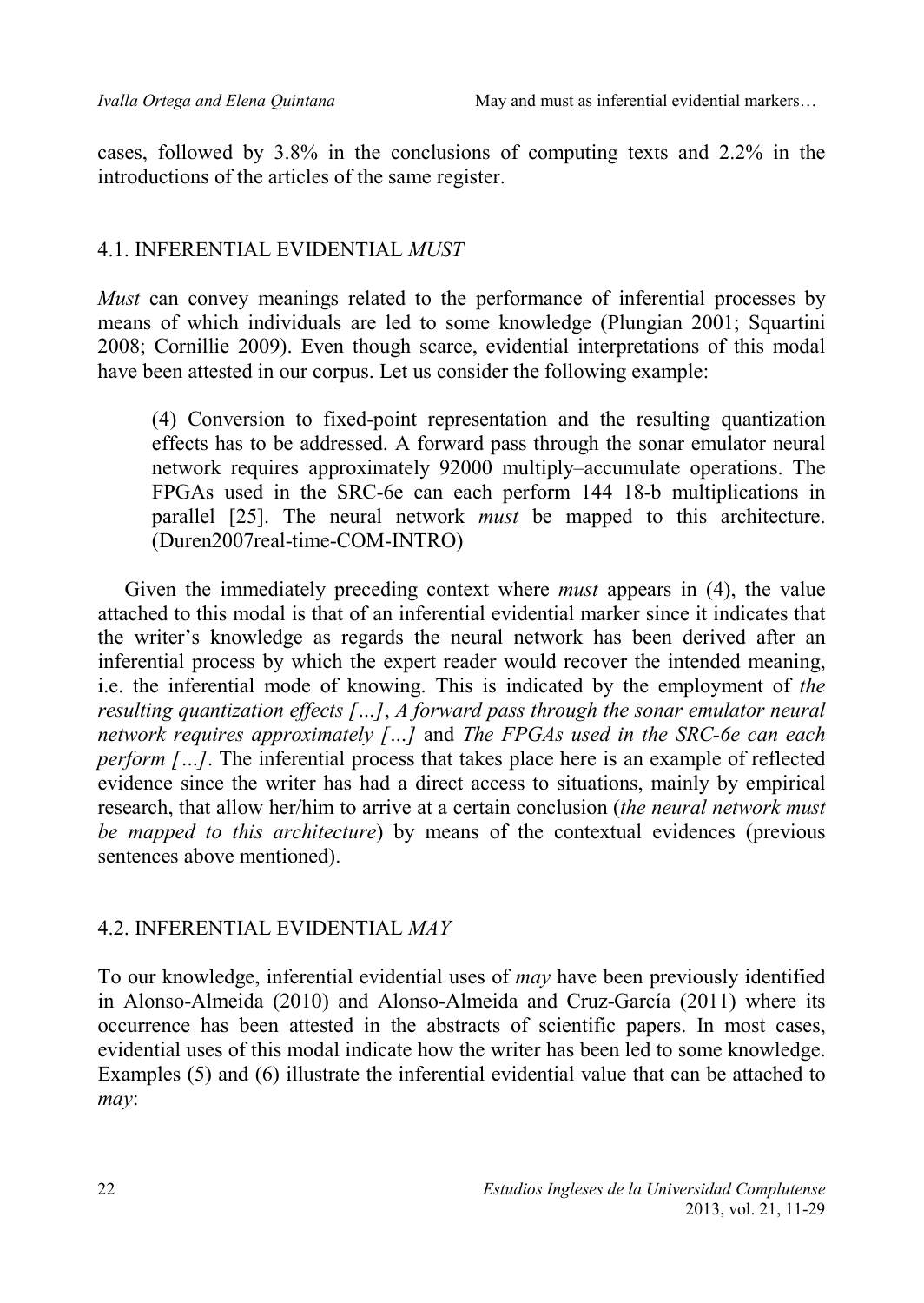(5) The learning algorithm developed in this paper is quite different from the traditional family of derivative-based descent methods. First, a constructive approach is used, which builds the network one node at a time. The advantages of a constructive approach include computational efficiency and the ease of determining a suitable network size. In fact, there is theoretical evidence to suggest that the learning problem *may* be intrinsically easier if we are allowed to add nodes and weights during the learning process [14]. Although constructive approaches are not guaranteed to produce networks of absolute minimal size, there is good reason to believe that they can produce representations which are efficient [15]. (Hush1998efficient-COM-INTRO)

(6) It can be concluded from the ILC's draft articles that State responsibility in international law arises when a breach of an international obligation occurs. It may therefore seem curious that the obligations contained with the principal treaties on unlawful interference in international civil aviation do not address the problem of terrorism directly. Rather the obligations contained therein are directed primarily at the response of other States to such acts of unlawful interference. (Young2003responsibility-LAW-CONC)

In (5) *may* can be taken as a manifestation of the writers' inferential reasoning, mainly deductive. This interpretation of the modal is further supported by its occurrence in the consequent of a conditional construction which explicitly indicates the inferential path to be followed. In both cases, the truth of the antecedent is a necessary but not a sufficient condition for the truth of the consequent and so there is a secondary intended meaning which is one of probability. As Cornillie (2009: 59) points out, the existence of primary evidential readings does not block the expression of epistemic commitment in different degrees. In terms of strength of assumptions, the degree of confidence with which the assumption in which *may* is embedded is by no means the highest and, consequently, cannot be considered to be certain. Ideally, after optimal processing of these fragments, the first interpretation to occur to the addressee is that the existing relation between the conjuncts of the conditional is that of compatibility rather than entailment.

As in the previous examples, context needs to be enriched in various ways in sample (6) so as to arrive at the inferential evidential interpretation of  $m \alpha y$ , which in this case appears embedded in a construction of the form it seems  $+$  adjective  $+$  that + clause which has been labelled as multiple qualification (Johansson 2001: 240). In this example, may marks the possibility that, for someone knowing the relationship between State responsibility in international law and acts of unlawful interference in international civil aviation, it is possible that s/he finds it unusual that the problem of terrorism is not addressed in the ILC's draft articles in a straightforward way. The inferential interpretation of may in this example is strengthened by It can be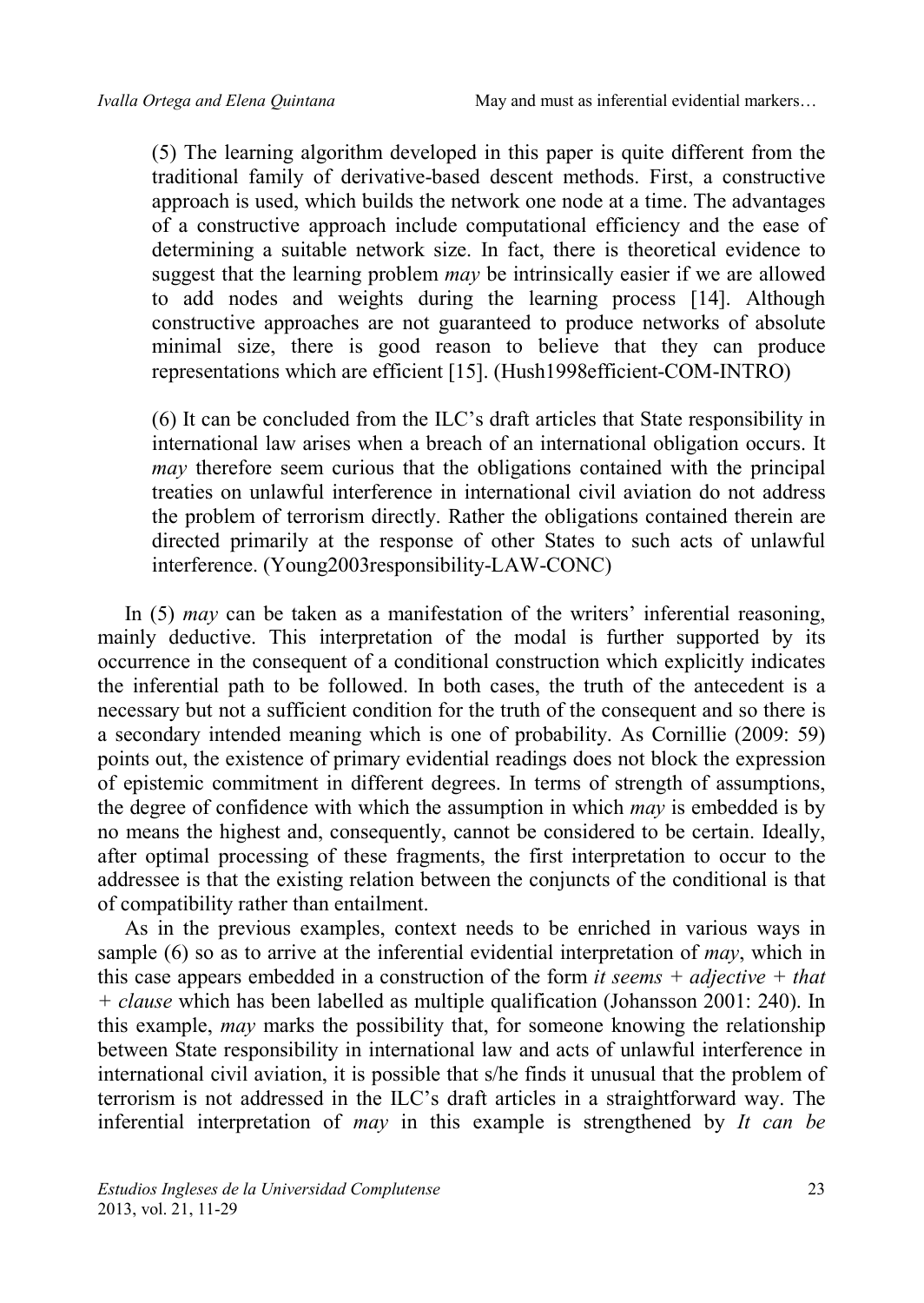concluded [...], and the adverbial particle therefore indicating result of a logical process. Moreover, the use of the verb seem is worth mentioning here.

Seem has been taken to possess a variety of meanings depending on the syntactic construction in which it occurs. Aijmer points out that "seem straddles the boundary between perception (an evidential category) and epistemic modality" (Aijmer 2009: 64). She defines seem as a phenomenon-based perception verb the meaning of which is related to the existence of an external stimulus which originates a reaction in the subject such as a belief that something may be the case.

In our example, seem also indicates inferential reasoning on the basis of the information made manifest earlier in the research paper about the relationship that holds between unlawful interference and terrorism. Although initially seem can be taken as a visual evidential which indicates that the information has been acquired through the senses, mainly seeing, i.e. the communicator has accessed the information in the ILC's draft articles by reading them. Seem can ultimately be taken as a cognitive evidential which points at the information's being acquired inferentially, i.e. inferential processes operate on the information firstly acquired through the senses. Aijmer (2009: 72) considers it as a perception verb and an evidential verb of cognition and Alonso-Almeida and Lareo (forthcoming) add that by using this kind of constructions (Seem + that clause) "the speaker reaches this information by cognitively processing perception inputs and his (shared) knowledge of the world". A pragmatic effect derived from the use of this evidential verb in a construction where the experiencer has been elided in favour of the impersonal pronoun *it* is that of lowering the degree of speaker commitment and/or certainty. In this sense, may can also signal epistemicity.

#### 5. CONCLUSION

In this paper we have focused on the use of the modals *may* and *must* as indicators of inferentially acquired knowledge in a corpus of scientific computing, legal and medical research papers. Even though evidential interpretations of these modals have proved to be less frequent than epistemic or deontic ones, they have been attested in our corpus. Differences in the expression of deonticity, epistemicity and evidentiality seem to be subject to register and genre variation: epistemic interpretations of *may* abound in the introduction sections of all the registers analysed. This is so because in the introductory sections to research papers the authors' intention to solve a certain problem is given in terms of tentative possibility.

The occurrence of must with deontic value is register and genre dependent: both legal and computing texts tend to favour the expression of deonticity, mainly obligation, in their introductions and conclusions, while medical texts do not so in neither of these two sections. The prevalence of prescriptive attitudes associated with deontic must in legal texts, for instance, may be derived from the restrictions imposed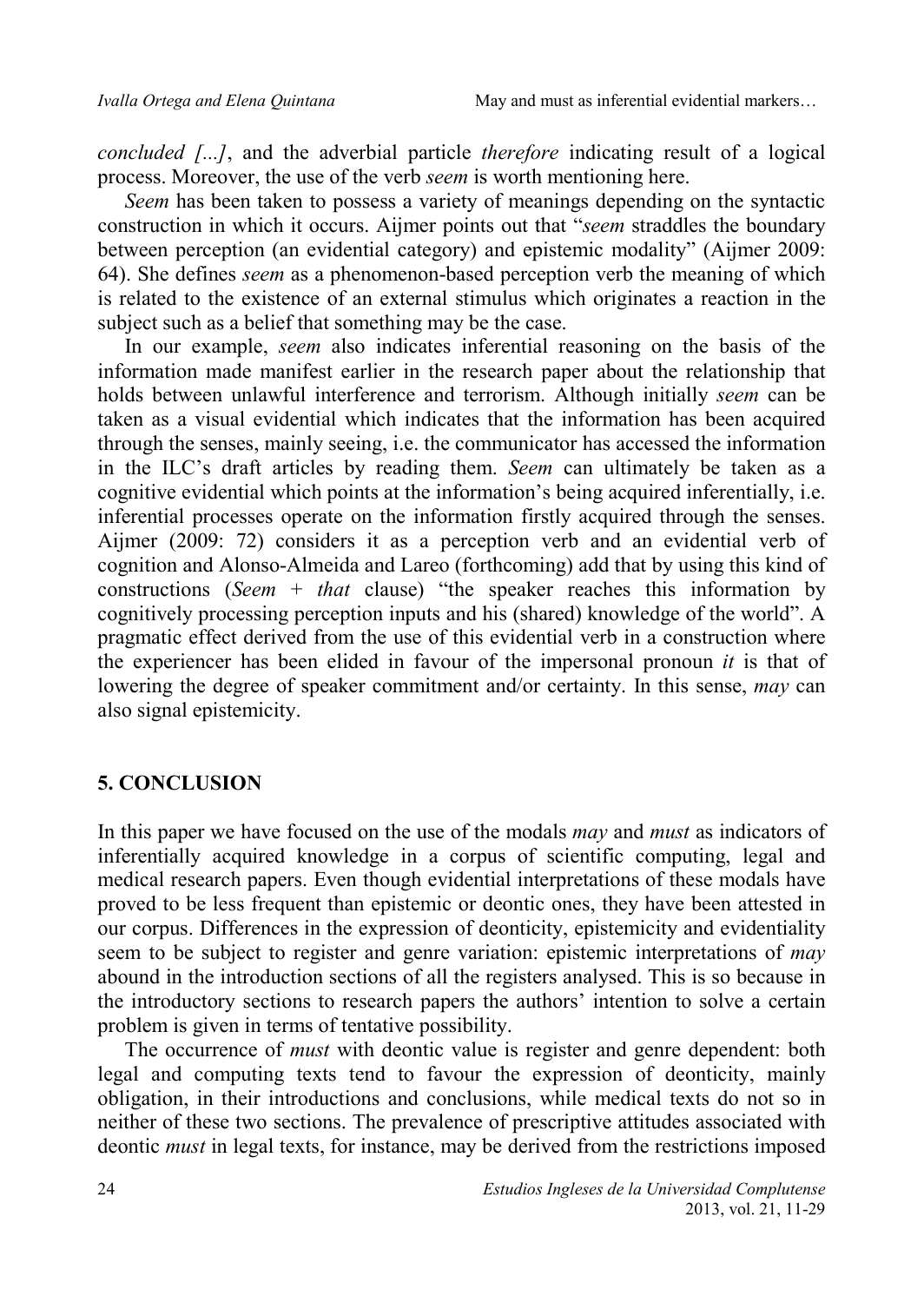by laws, while its absence in the introductions of medical texts may be associated with the writers' need to avoid sounding authoritative to their peers from the outset.

As for the expression of evidentiality, we have shown that the English modals *may* and *must* are indeed used to indicate mode of knowing, mainly inferential. May seems to be associated to the expression of inferential mode of knowing in a more explicit way since it appears in the conclusions of logical processes constraining the assumptions to be recovered during the interpretation process in which case may presents both evidential and epistemic readings.

Must, on its part, occurs in propositions where the conclusions of logical processes are expressed. In both cases, we have shown that appropriate contextual enrichment allows the recovery of the intended meaning, i.e. mode of knowing. However, quantitative results point at the need of widening the corpus of study. Future research may focus on the study of evidentiality markers, not only as indicators of source of knowledge and/or mode of knowing, but also as indexical of the author's stance, in particular, in relation to his/her subjective/intersubjective positioning.

### **REFERENCES**

Aikhenvald, Alexandra (2004). Evidentiality. Oxford: Oxford University Press.

- Aijmer, Karin (1980). Evidence and the declarative sentence. Stockholm: Almquist-Wiksell.
- Aijmer, Karin, ed. (2001). A wealth of English. Studies in honour of Göran Kjellmer (Gothenburg Studies in English 81). Göteborg: Acta Universitatis Gothoburgensis.
- Aijmer, Karin (2009). Seem and evidentiality. Functions of Language 16.1: 63-88.
- Alonso-Almeida, Francisco (2010). Evidential may in medical scientific abstracts. In Moskowich-Spiegel-Fandiño, Isabel, Crespo-García, Begoña and Paula Lojo-Sandino, eds. 29-37.
- Alonso-Almeida, Francisco and Laura Cruz-García (2011). The value of may as an evidential and epistemic marker in English medical abstracts. Studia Anglica Posnaniensia 46.3: 59-73.
- Alonso-Almeida, Francisco and Inés Lareo (forthcoming). The status of seem in nineteenth-century CePhit.
- Anthony, Laurence (1999). Writing research article introductions in software engineering: How accurate is a standard model? IEEE Transactions on Professional Communication 42.1: 38-46.
- Boye, Kasper (2010). Semantic maps and the identification of cross-linguistic generic categories: Evidentiality and its relation to epistemic modality. Linguistic Discovery 8.1: 4-22.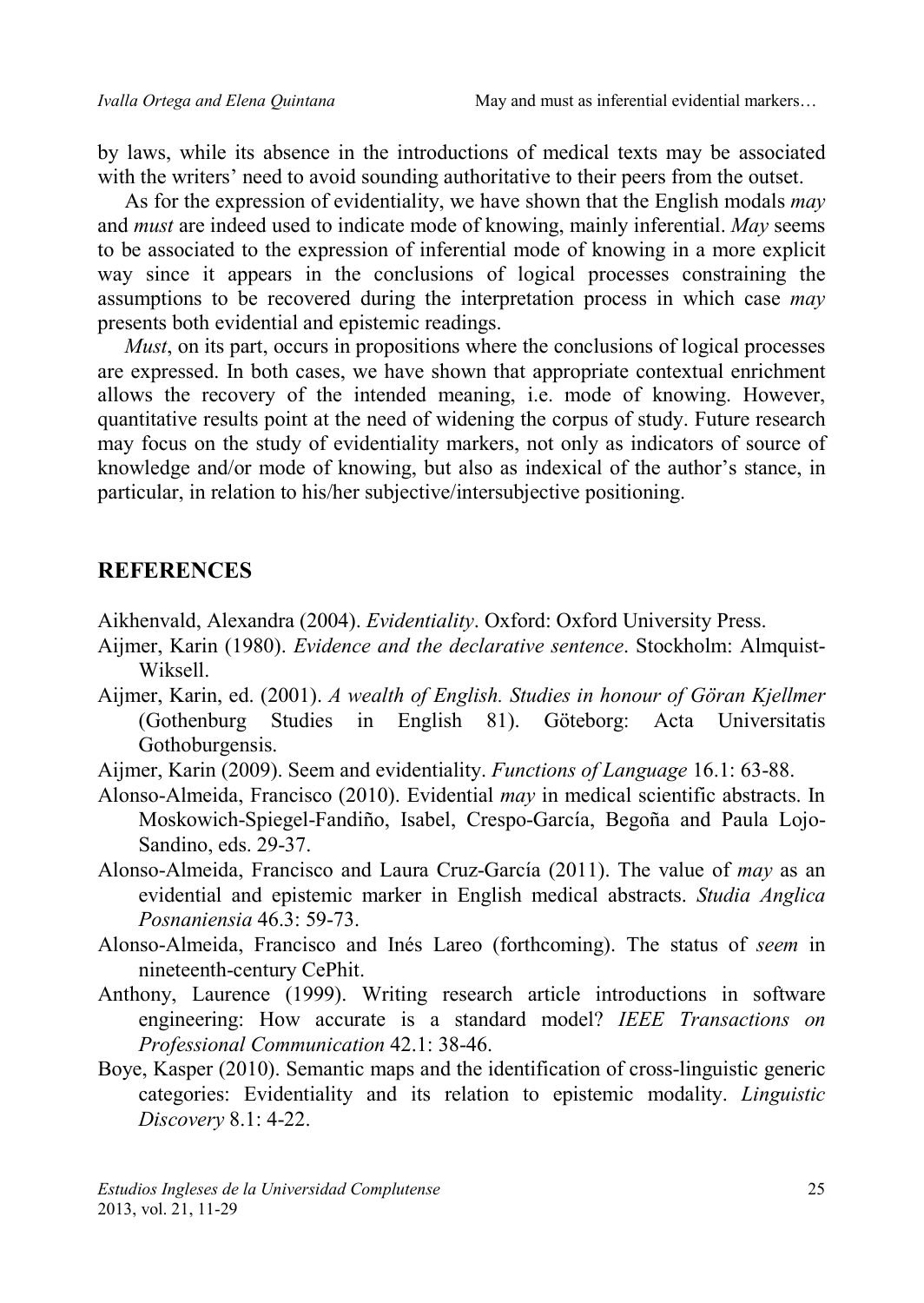- Bybee, Joan (1985). Morphology: A study of the relation between meaning and form (Typological Studies in Language 9). Amsterdam: John Benjamins.
- Carretero-Lapeyre, Marta (2004). The role of evidentiality and epistemic modality in three English spoken texts from legal proceedings. In Marín-Arrese, Juana, ed., 25-62. Chafe, Wallace (1986). Evidentiality in English conversation and academic writing. In Chafe, Wallace and Johanna Nichols, eds., 261-272.
- Chafe, Wallace and Johanna Nichols, eds. (1986). Evidentiality: The linguistic coding of epistemology. New Jersey: Ablex.
- Cooper, Charles (1985). Aspects of article introductions in IEEE publications. Aston: Aston University MSc Dissertation.
- Cornillie, Bert (2009). Evidentiality and epistemic modality. On the close relationship between two different categories. Functions of Language 16.1: 44-62.
- Coulthard, Malcolm, eds. (1986). Talking about text. Birmingham: English Language Research.
- Coulthard, Malcolm, eds. (1994). Advances in written text analysis. London: Routledge.
- Crookes, Graham (1986). Towards a validated analysis of scientific text structure. Applied Linguistics 7: 57-70.
- De Haan, Ferdinand (1999). Evidentiality and epistemic modality: Setting boundaries. Southwest Journal of Linguistics 18: 83-101.
- De Haan, Ferdinand (2006). Typological approaches to modality. In Frawley, William, Eschenroeder, Erin, Mills, Sarah and Thao Nguyen, eds., 27-69.
- Dendale, Patrick and Liliane Tasmowski (2001). Introduction: Evidentiality and related notions. Journal of Pragmatics 33: 339-348.
- Downing, Angela and Phillip Locke (1992). A university course in English grammar. Hemel Hempstead: Phonix ELT.
- Dudley-Evans, Tony (1986). Genre analysis: An investigation of the introduction and discussion sections of MSc dissertations. In Coulthard, Malcolm, eds., 128-145.
- Dudley-Evans, Tony (1994). Genre analysis: An approach to text analysis for ESP. In Coulthard, Malcolm, ed. 219-228.
- Dudley-Evans, Tony (2000). Genre analysis: A key to a theory of ESP? IBÉRICA 2: 3-11.
- Frawley, William, Eschenroeder, Erin, Mills, Sarah and Thao Nguyen, eds. (2006). Typological approaches to modality. Berlin: Mouton de Gruyter.
- Givón, Talmy (1982). Evidentiality and epistemic space. Studies in Language 6: 23- 49.
- Ifantidou, Elly (2001). Evidentials and relevance. Amsterdam: Benjamins.
- Johansson, Stig (2001). The English verb seem and its correspondences in Norwegian: What seems to be the problem? In Aijmer, Karin, ed., 221-245.
- Kastovsky, Dieter and Aleksander Szwedek, eds. (1986). Linguistics across historical and geographical boundaries. In honour of Jacek Fisiak on the occasion of his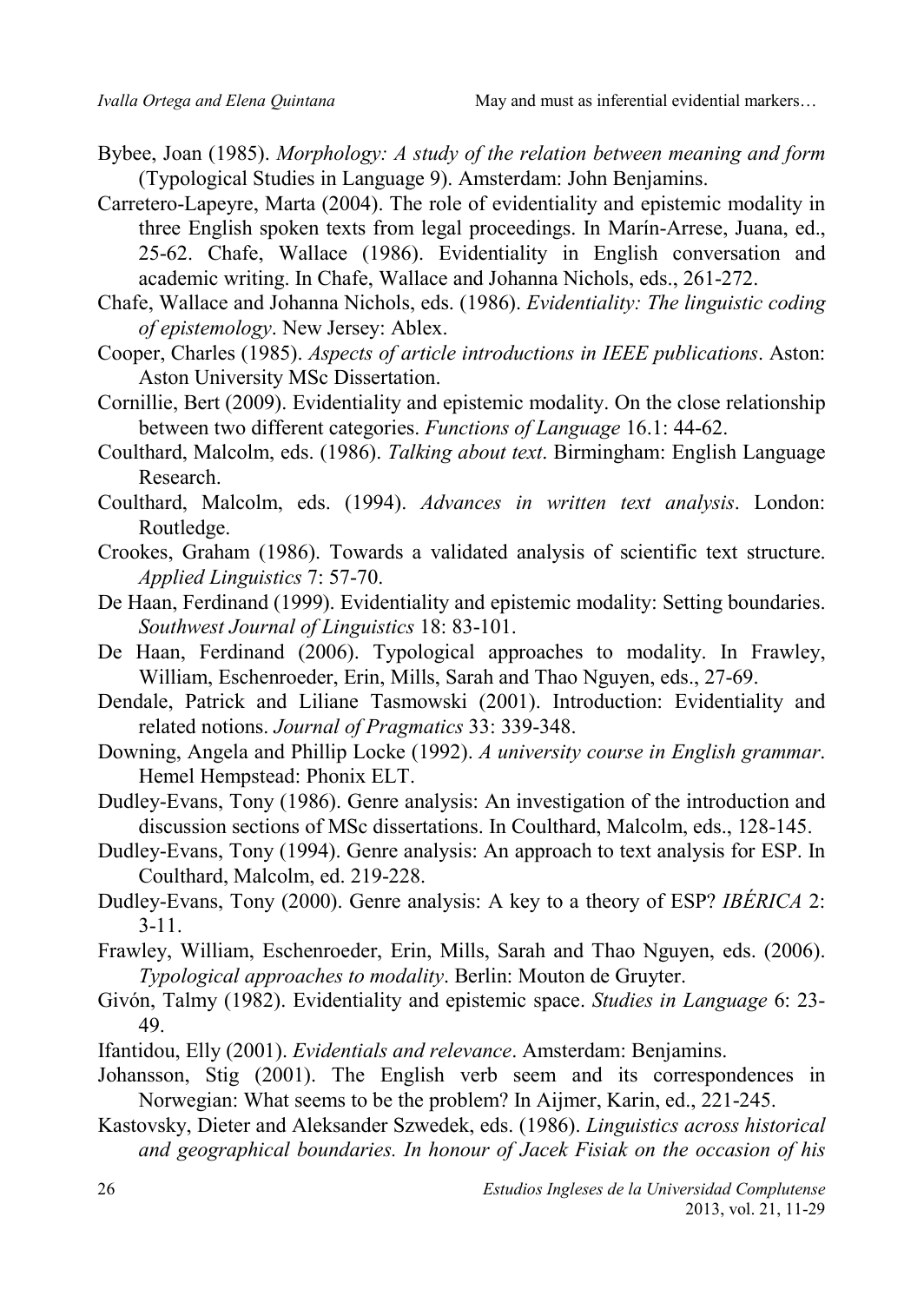50 birthday (Vol. 2: Descriptive, Contrastive and Applied Linguistics). Berlin: Mouton de Gruyter.

- Klinge, Alex (1993). The English modal auxiliaries: From lexical semantics to utterance interpretation. Journal of Linguistics 29: 315-357.
- Lyons, John (1977). Semantics. Cambridge: Cambridge University Press.
- Marín-Arrese, Juana, ed. (2004). Perspectives on evidentiality and epistemic modality. Madrid: Editorial Complutense.
- Mayer, Rolf (1990). Abstraction, context and perspectivization Evidentials in discourse semantics. Theoretical Linguistics 16: 101-163.
- McCready, Eric and Norry Ogata (2007). Evidentiality, modality and probability. Linguistics and Philosophy 30: 147-206.
- Mithun, Marianne (1986). Evidential diachrony in Northern Iroquian. In Chafe, Wallace and Johanna Nichols, eds., 89-112.
- Moskowich-Spiegel-Fandiño, Isabel, Crespo-García, Begoña and Paula Lojo-Sandino, eds. (2010). Language windowing through corpora/Visualización del lenguaje a través de corpus. A Coruña: Universidade da Coruña.
- Ngozi-Nwogu, Kevin (1997). The medical research paper: Structure and functions. English for Specific Purposes 16.2: 119-138.
- Nuyts, Jan (2001). Epistemic modality, language and conceptualization. Amsterdam: Benjamins.
- Palmer, Frank (1986). Mood and modality. Cambridge: Cambridge University Press.
- Palmer, Frank (1990). *Modality and the English modals* (2nd ed.). London: Longman.
- Palmer, Frank (2001). Mood and modality (2nd ed.). Cambridge: Cambridge University Press.
- Papafragou, Anna (2000). Modality. Issues in the semantics-pragmatics interface. Oxford: Elsevier.
- Plungian, Vladimir (2001). The place of evidentiality within the universal grammatical space. Journal of Pragmatics 33: 349-357.
- Posteguillo, Santiago (1999). The schematic structure of computer science research articles. English for Specific Purposes 18.2: 139-160.
- Radden, Günter and René Dirven (2007). Cognitive English grammar (Cognitive Linguistics in Practice (CLiP)). Amsterdam and Philadelphia: John Benjamins.
- Ruiying, Yang and Desmond Allison (2003). Research articles in applied linguistics: Moving from results to conclusions. English for Specific Purposes 22: 365-385.
- Samraj, Betty (2002). Introductions in research articles: Variation across disciplines. English for Specific Purposes 21: 1-17.
- Squartini, Mario (2008). Lexical vs. grammatical evidentiality in French and Italian. Linguistics 46.5: 917-947.
- Swales, John (1990). Genre analysis. English in academic and research settings. Cambridge: Cambridge University Press.

Estudios Ingleses de la Universidad Complutense 27 2013, vol. 21, 11-29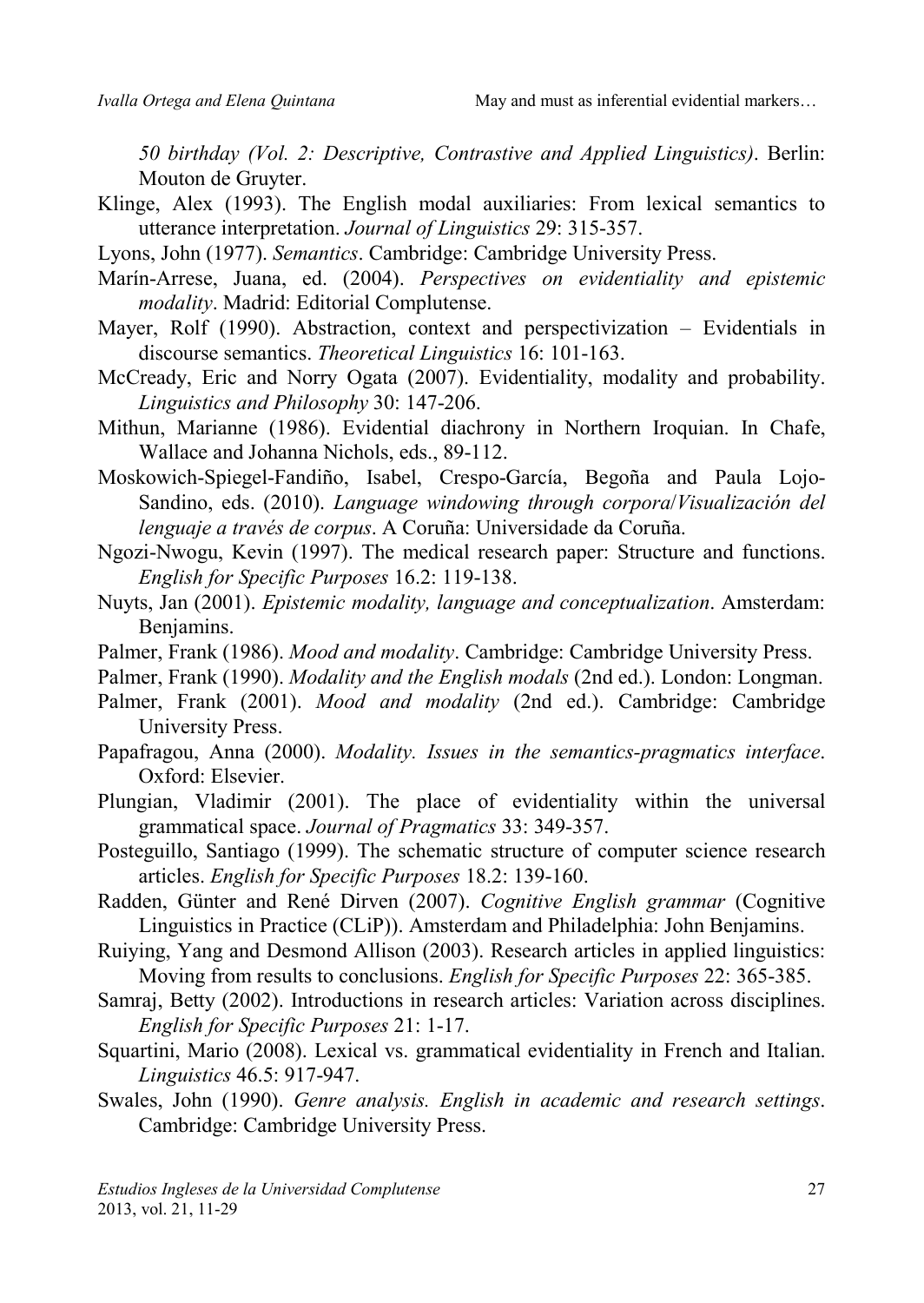- Van der Auwera, Johan (1986). The possibilities of may and can. In Kastovsky, Dieter and Aleksander Szwedek, eds., 1067-1076.
- Van der Auwera, Johan and Vladimir Plungian (1998). On modality's semantic map. Linguistic Typology 2: 79-124.

Vihla, Minna (1999). Medical writing. Modality in focus. Amsterdam: Rodopi.

Willet, Thomas (1988). A cross-linguistic survey of the grammaticalization of evidentiality. Studies in Language 12: 51-97.